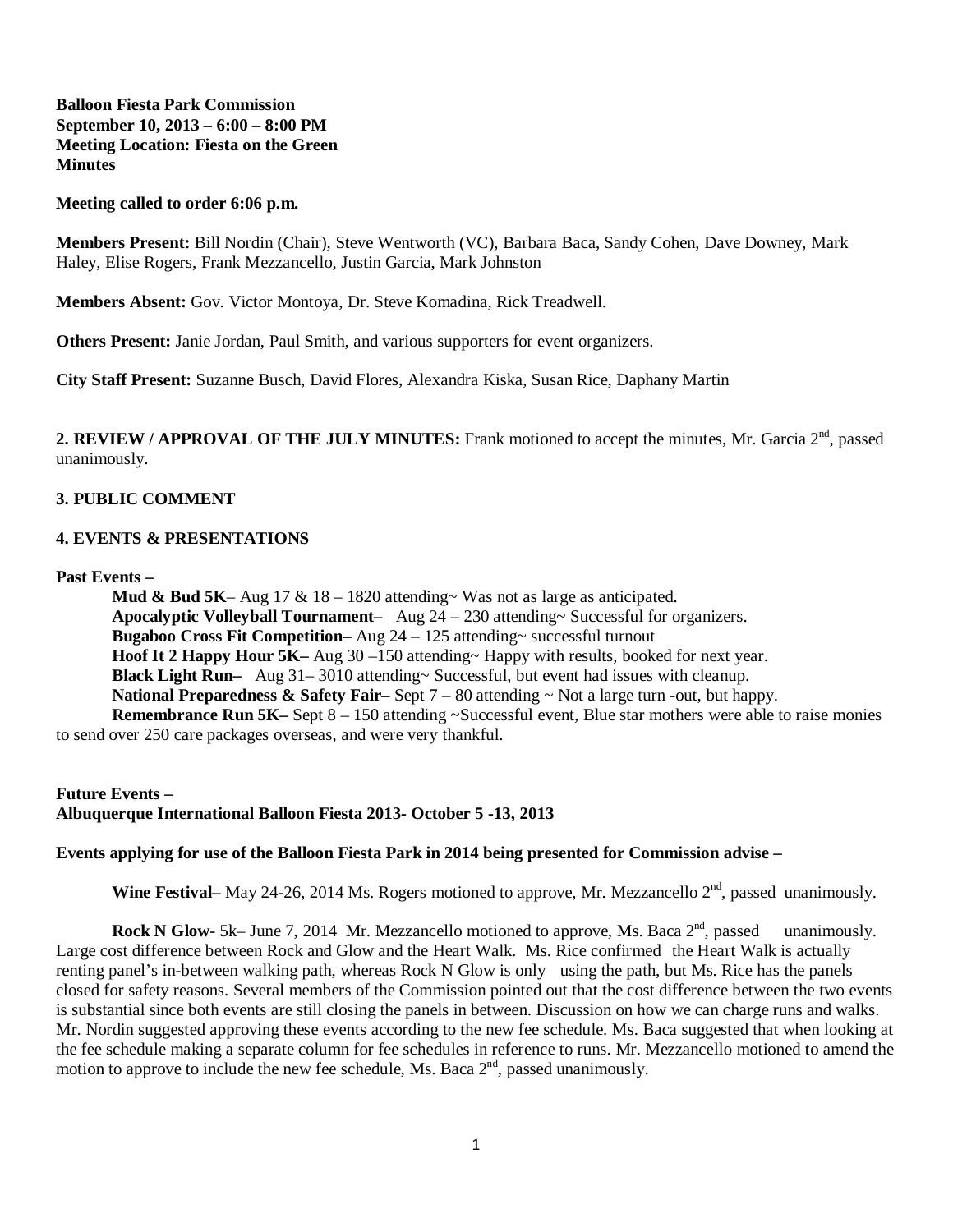**Heart Walk/Run–** June 7, 2014-Hoping for 1500 participants, no liquor. Permits will be required before they can proceed with walk/run. This event will use panels of grass. Mr. Nordin suggested all events being approved be approved according to new fee schedule. Ms. Rogers motioned to approve according to new fee schedule, Mr. Garcia  $2<sup>nd</sup>$ , passed unanimously.

**Kickball 4 Kids–** June 21, 2014-anticipating 1,000 participants, will have a beer garden. Mezzancello motioned to approve with stipulation of new fee schedule, Mr. Haley  $2<sup>nd</sup>$ , passed unanimously.

**Color Dash 5K–** Aug 9, 2014-Anticipating 2500 participants, fee will be based on whether not-for profit paperwork is received. . Ms. Rogers motioned to approve with the stipulation of the new fee schedule, Mr. Johnston  $2<sup>nd</sup>$ . passed unanimously.

**Color In Motion–** Aug 23, 2014- Return Event, no alcohol. Mr. Mezzancello motioned to approve with the stipulation of new fee schedule, Ms. Rogers  $2<sup>nd</sup>$ , passed unanimously.

# **5. 2013 – 2014 FEE SCHEDULE**

Ms. Rice proposed and reviewed "Balloon Fiesta Park 2013 Fiesta on the Green User Event Application." Mr. Wentworth raised the concern on the application should require a license number for the company serving alcohol be listed as liability protection for the City. Discussion had on the new fee schedule proposed by Ms. Rice within the "Balloon Fiesta Park 2013 Fiesta on the Green User Event Application which included rules for the client to abide by so it is clear on what is expected for the rental. Ms. Rogers commended Ms. Rice on doing a great job with application as it was very thorough. Mr. Wentworth asked how security is being handled in regards to access to the facility as it closes at 12:00am and there is access to the park throughout the night for various events. Ms. Rice confirmed Security does a sweep of the facility as they exit. Mr. Wentworth is concerned that due to the access throughout the night there could be vandalism or various unwanted activities at the Park. Discussion on rate increase and what is appropriate for the market, and what we are offer in services in comparison to others with the same sort of venue. Mr. Wentworth feels the price is expensive, especially in regards to community non-profit groups. Ms. Baca referenced that there have been comparisons with other facilities, and that the facility is booked well into next year, and in regards to community groups, they are accommodated in many ways in other facilities. Ms. Baca and Mr. Wentworth both agreed that when the facility is not otherwise being rented, non-profit organizations can utilize the facility at no charge. Discussion on prime hours of facility being rented, and the non-busy hours can be utilized for nonprofit community meetings.

Mr. Wentworth asked to have language added for these community associations to utilize facility for community nonprofit meetings on non-prime hours.

Ms. Baca proposed to approve the fee schedule as presented by Ms. Rice, and to have language added to the document that there is intent to provide the facility for community groups on a case by case basis. Ms. Kiska also commented that these meetings would need to be held during regular business hours, and not require additional staff. Ms. Rogers motioned to approve, Mr. Garcia  $2<sup>nd</sup>$ , passed unanimously.

**Balloon Fiesta Park Usage Fee Schedule** Discussion on the fee schedule and rules for the Park. Verbiage and other items to be removed such as the restaurant, and rules pertaining to the restaurant, as the Fiesta on the Green User Event Application cover items in reference to the Fiesta on the Green. Reviewed page by page and made various modifications to the document. Mr. Haley motioned to approve changes, Ms. Baca 2nd passed unanimously.

Balloon Fiesta Park Fee Schedule-Ms. Baca stated that the Parks and Recreation staff does not want to make any changes to the fee schedule in regards to the Parks fee schedule. Ms. Baca proposed to approve the fee schedule as is, and staff will look at bringing a proposal on runs/walks, and how they compare to other venues. Mr. Garcia motioned to approve with info forthcoming on runs, and approve fees" as is." Mr. Nordin requested to make additional changes to strike items on Page two referencing restaurant. Mr. Haley 2nd, Mr. Nordin requested one additional change to strike referencing restaurant, Mr. Garcia motioned to include changes, Mr. Haley 2<sup>nd</sup>, passed unanimously.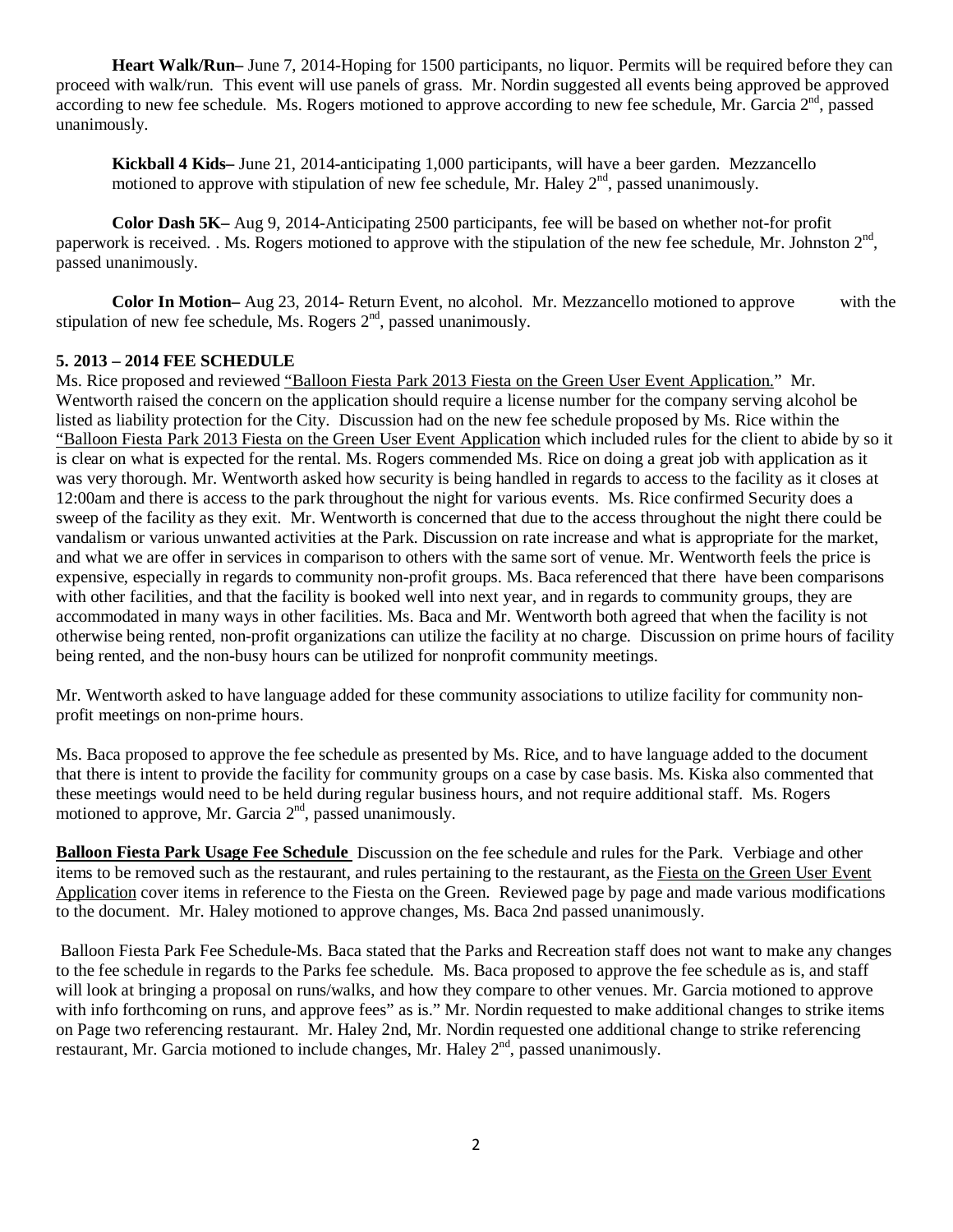# **6. REPORTS / UPDATES**

# **• Department of Municipal Development**

# **• Albuquerque International Balloon Fiesta**

**ii. Event Report-**Mr. Smith reported on AIBF's land west of the field across the AMAFCA channel, as they are applying for a Bernalillo County Special Use Permit (modifies existing zoning) to put RV's in this location, but was denied by the Bernalillo County Planning Commission due in large part to opposition by the neighborhood. The neighborhood's two major complaints are noise and traffic. At the North Edith Corridor Neighborhood Association meeting, the Bernalillo County Sheriff's Department announced they are no longer enforcing Balloon Fiesta or Neighborhood passes on Edith, as they were sued previously. AIBF looking at steps to protect them from future lawsuits and hopefully get that enforcement reinstated.

AIBF has learned that there are fireworks primarily made for noise, rather for light and for show. AIBF has already purchased the fireworks for this year's Balloon Fiesta but they will remove those fireworks that are primarily function is made for noise in one of this year's shows. Mr. Smith indicated he would try to find out how this change is received by neighbors who voiced concerns about the fireworks.

Mr. Smith offered the idea of the park looking into hiring an Acoustic Engineer. A sound barrier wall around the park could help lower sound levels. The cost for standard 2000 ft. X 6ft is well over 200 thousand. AIBF will be doing sound readings in the area during Balloon Fiesta. It was pointed out by several that the changing characteristics of the area impact sound as well as the weather – barometric pressure, temperature, wind and other factors.

**iii. Status of Park preparations-**Flagpole location is being decided on in order for installation to proceed. Ms. Jordan will provide specifications of the flagpole to Ms. Rice. The Presidents Compound has a new walkway. North Berm has been corrected by the city with a temporary bar across for safety. In regards to the Park & Ride AIBF will be moving the fence to allow for better queuing. AIBF has a 40X40 Tent that Mr. Smith offered to the city to purchase if they would like. Replacement of panels for the tent would cost approximately 4k. AIBF will be looking at renting a tent for that location in the future as it is less expensive. If the City doesn't want to purchase the tent, it will be gone after Balloon Fiesta. The grass on the field does not look very good from overhead. There are significant yellow spots that need care. AIBF confirmed with Ms. Baca that the AMAFCA license has been signed by the City and is now with AMAFCA. Mr. Wentworth thanked Mr. Smith for looking into the sound issues. He stated that sound problems have been constant problems for the surrounding communities not only during the Balloon Fiesta but during the other events at the Park. He said this had been pointed out at almost every meeting of the Commission.

# • **Anderson Abruzzo Albuquerque International Balloon Museum**

**i. Past Events-** Recent loss of their foundation Director Jen Taylor. The Foundation and the Museum are working hard in preparation for Fiesta. **ii. Upcoming events-**The Department of Cultural Services is now interviewing for a Community and Special Events Manager**.** Nancy Abruzzo is commissioning a piece of art for the Truibute Area through her Foundation.

# **• Environmental Health Department**

Former LA Landfill was ready to go in the proper time. Currently working on adding additional water lines to the RV area, and extra power will be added by generators in the Landfill on the south side ofAlameda.

#### **• Parks & Recreation**

**i. Telecommunications Tower update-**Ms. Jordan confirmed that the tower is up and on line.

**ii. Priority Plan Update-** The Mayor is reviewing the current design concepts on the Pilots Pavilion, and will provide direction in the near future regarding design, cost estimates, and funding. Staff indicated that they would provide the Mayor's comments to the Commission when they had them.

**iii. Digital Sign update-** waiting on approval from City Budgeting.